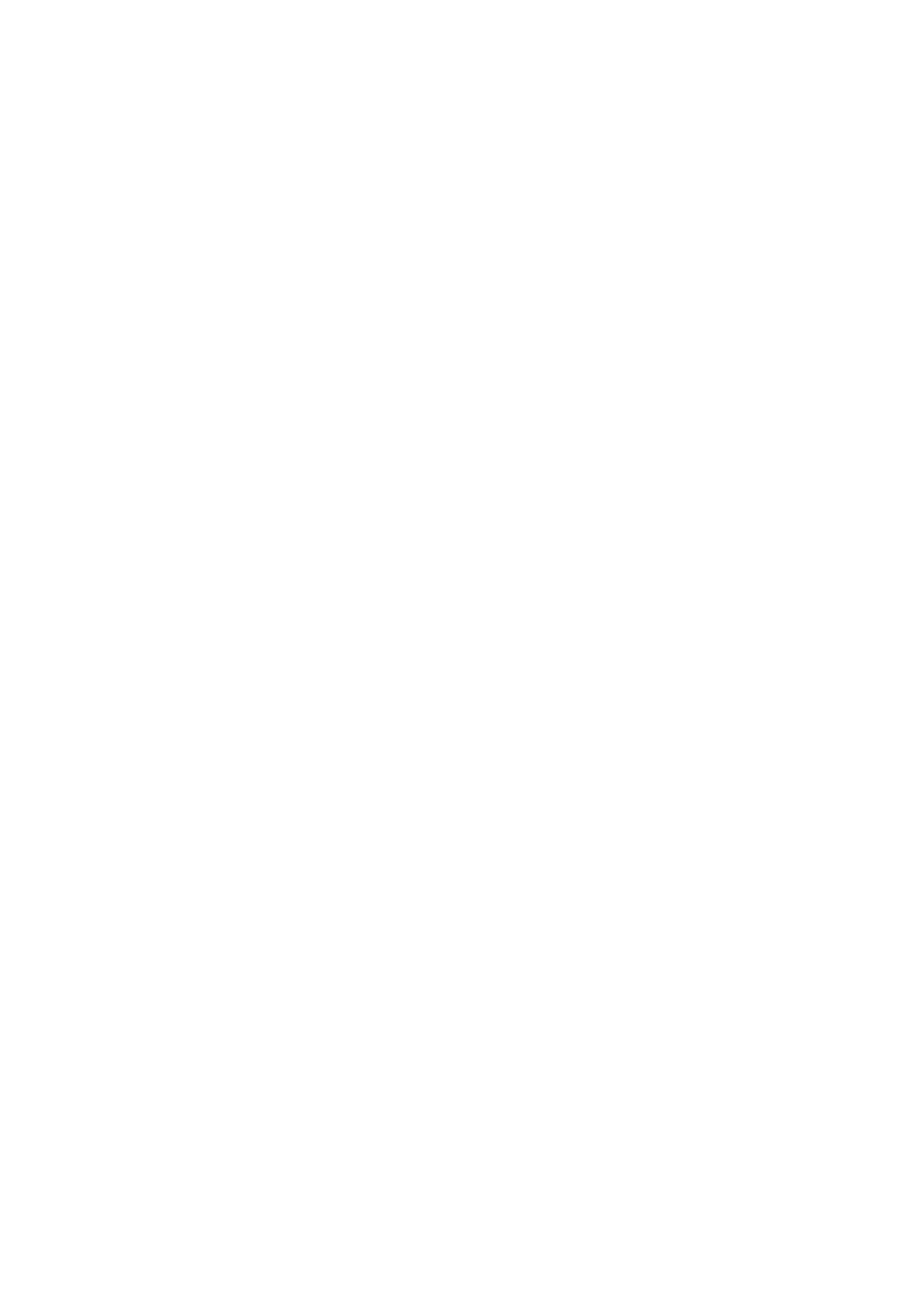# Technical Guide for the elaboration of monographs on **MEDICINAL PRODUCTS CONTAINING CHEMICALLY DEFINED ACTIVE SUBSTANCES**

# European Pharmacopoeia

**2nd Edition 2022**

European Directorate for the Quality of Medicines & HealthCare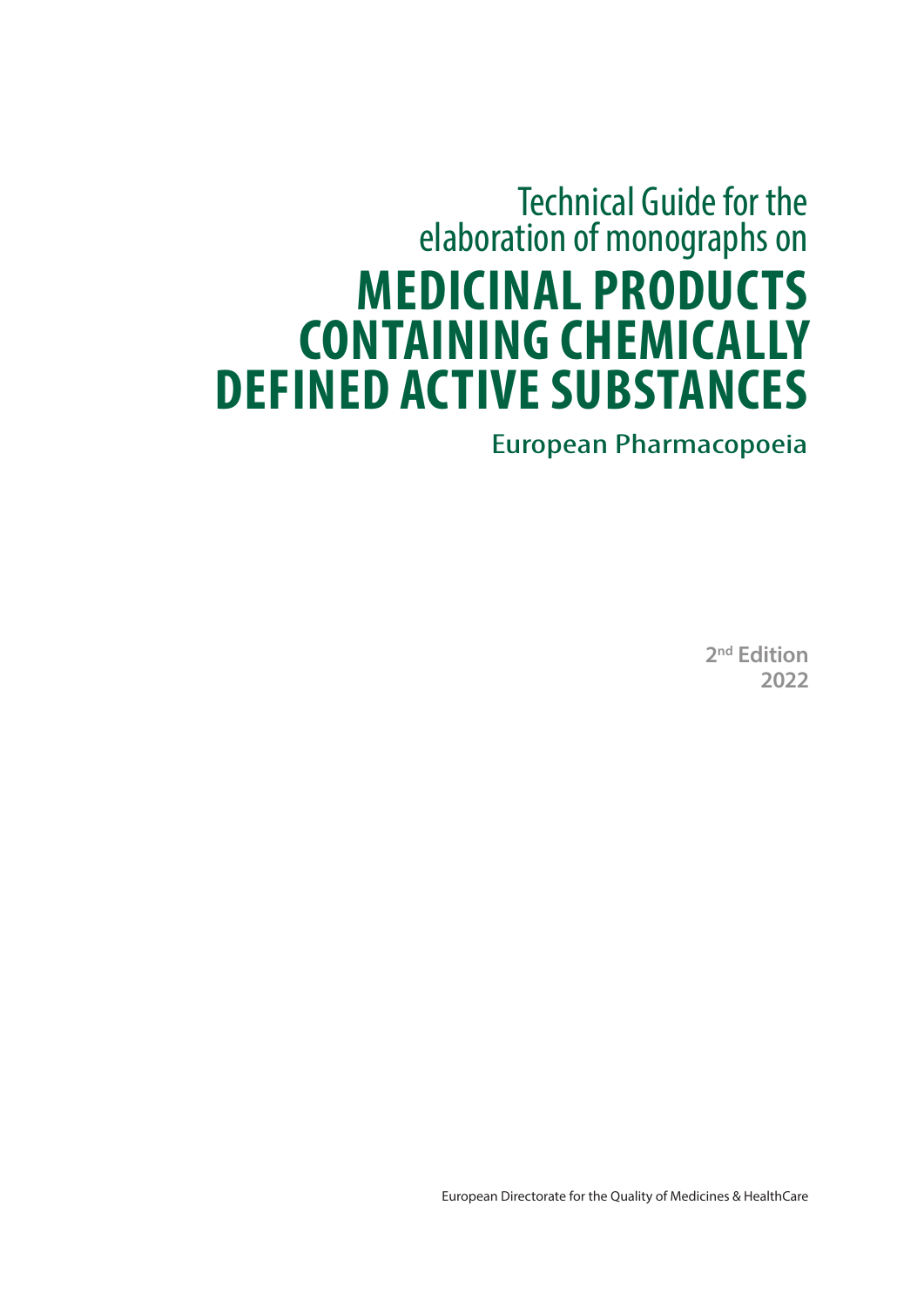#### **English version**

2022

| Making copies of this file for commercial |
|-------------------------------------------|
| purposes or posting it on a website       |
| for which access is charged is strictly   |
| prohibited. Re-use of the file, in whole  |
| or in part, requires that the source      |
| be clearly cited and the EDQM             |
| (publications.info@edgm.eu)               |
| be informed.                              |
| European Directorate for the Quality      |
| of Medicines & HealthCare (EDQM)          |
| Council of Europe                         |
| 7, allée Kastner                          |
| CS 30026                                  |
| F-67081 STRASBOURG                        |
| <b>FRANCF</b>                             |
| Editorial director: Dr P. Doerr           |
| Page layout: <b>EDQM</b>                  |
| www.edgm.eu                               |
|                                           |

© Council of Europe, 2022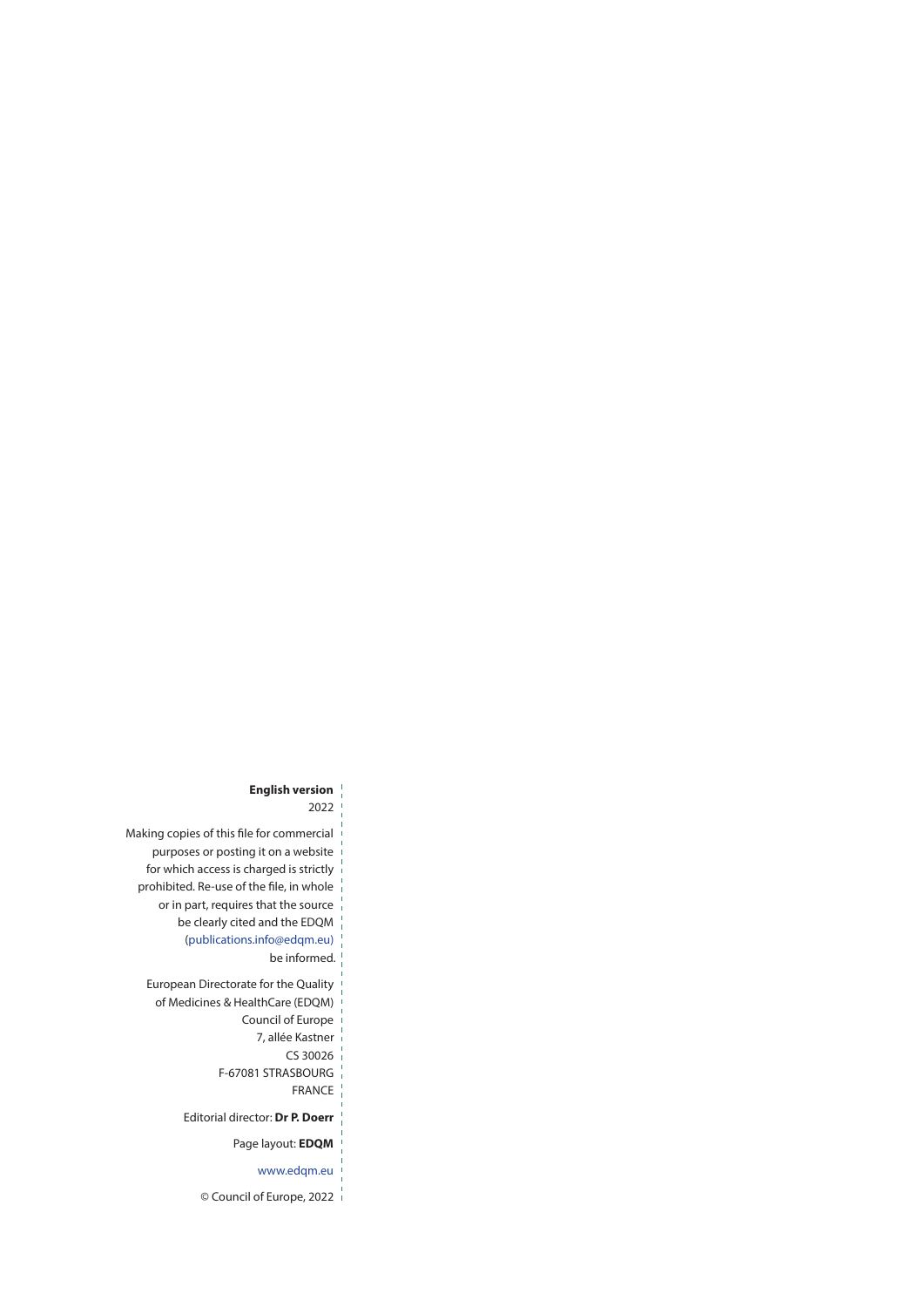# **Technical guide for the elaboration of monographs on medicinal products containing chemically defined active substances**

### **CONTENTS**

| 1.  | <b>INTRODUCTION</b>               | $\overline{2}$ |
|-----|-----------------------------------|----------------|
| 2.  | <b>GENERAL PRINCIPLES</b>         | $\overline{2}$ |
| 3.  | <b>TITLE</b>                      | $\overline{2}$ |
| 4.  | <b>DEFINITION</b>                 | 3              |
| 5.  | <b>PRODUCTION</b>                 | $\overline{4}$ |
| 6.  | <b>IDENTIFICATION</b>             | $\overline{4}$ |
| 7.  | <b>TESTS</b>                      | 5              |
|     | 7.1 Related substances            | 5              |
|     | 7.2 pH                            | 6              |
|     | 7.3 Water                         | 6              |
|     | 7.4 Solvates (excluding hydrates) | 6              |
|     | 7.5 Other tests                   | 6              |
|     | 7.6 Dissolution / disintegration  | 6              |
| 8.  | <b>ASSAY</b>                      | $\overline{7}$ |
| 9.  | <b>STORAGE</b>                    | 8              |
| 10. | <b>LABELLING</b>                  | 8              |
| 11. | <b>IMPURITIES</b>                 | 8              |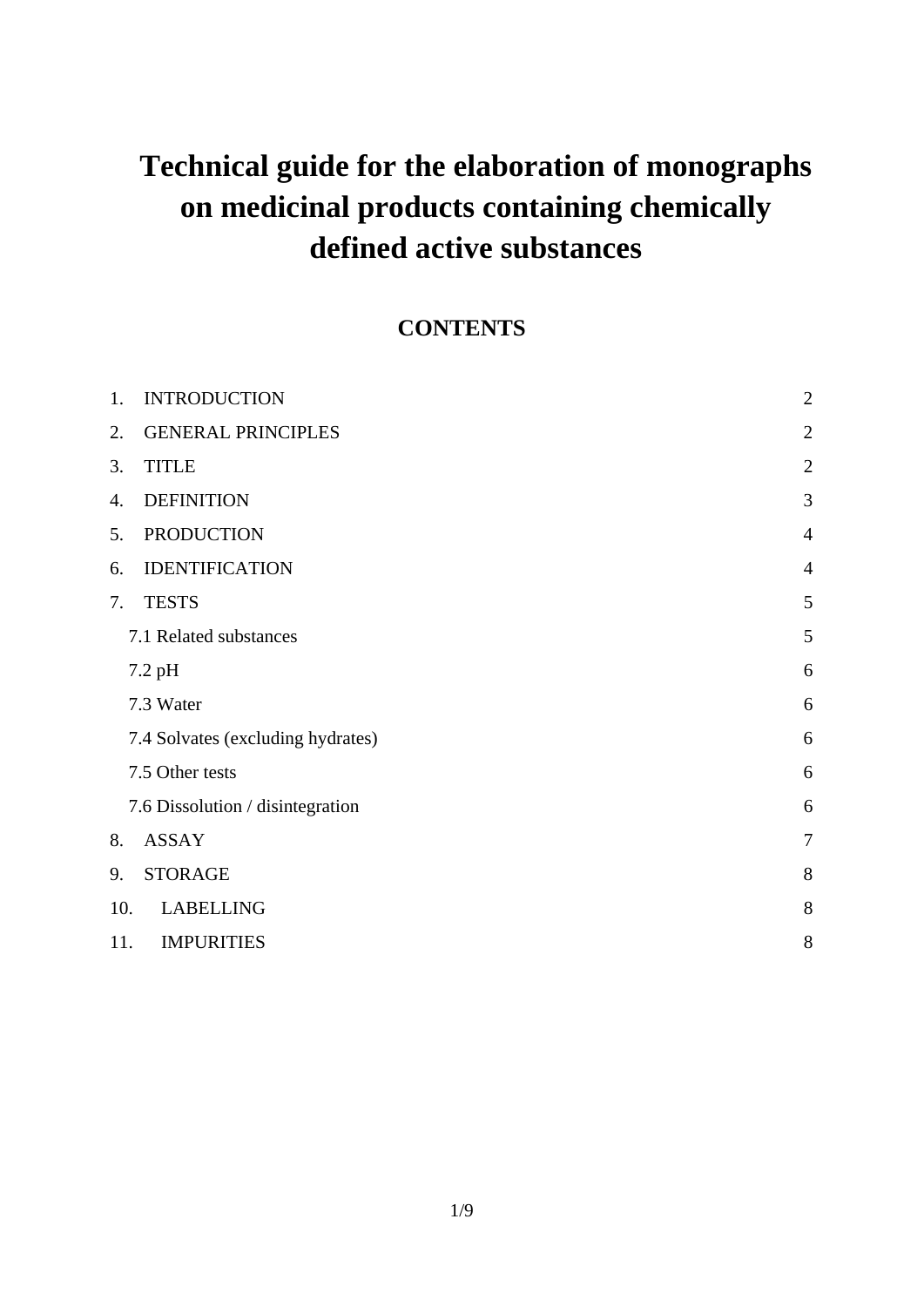#### **1. INTRODUCTION**

A monograph on a medicinal product is drafted with the same overall structure as a monograph on a chemically defined substance and the latest versions of both the *Technical guide for the elaboration of monographs* and the *Style guide for the European Pharmacopoeia (Ph. Eur.)*  apply.

This Guide develops the specific points that are relevant to medicinal products containing chemically defined active substances and which are not presented in the above-mentioned overarching guides.

Monographs on radiopharmaceutical preparations are not within the scope of this guide.

Individual monographs on medicinal products shall be read in conjunction with Ph. Eur. chapter *1. General Notices*. Unless specifically exempted, the requirements of the relevant general monographs, for example, on dosage forms or *Pharmaceutical preparations (2619)*, apply to the individual monographs. For clarity, a reference to the relevant dosage form monograph is stated under Definition in the monograph.

#### **2. GENERAL PRINCIPLES**

Monographs are elaborated for medicinal products that have been authorised in at least one of the member states of the Ph. Eur. Convention and that contain a chemically defined active substance for which a monograph has already been published in the Ph. Eur. or is on the work programme of the Ph. Eur.

Monograph specifications are based on medicinal products currently approved in member states. Unless otherwise indicated, medicinal product monographs are intended for human use only and cover different formulations and strengths (where applicable) of the same dosage form, containing the same active substance.

Different forms (e.g. different solvates, salts and/or base/acid) are considered to be different active substances. As a result, separate medicinal product monographs are elaborated for each form (e.g. one for the product containing the salt form and one for the product containing the base/acid). In cases where different hydration forms of the active substance exist, these are covered in the same medicinal product monograph (e.g. water-free substance and monohydrate).

#### **3. TITLE**

The titles of monographs on medicinal products combine the appropriate active substance name and dosage form.

The International Nonproprietary Name (INN) (or an INN Modified (INNM) derived from it) should be used wherever it is available. If no INN or INNM exists, then a national nonproprietary name (e.g. British Approved Name (BAN)) or another appropriate, established name may be used. In cases where the active substance is a salt and/or a solvate (other than a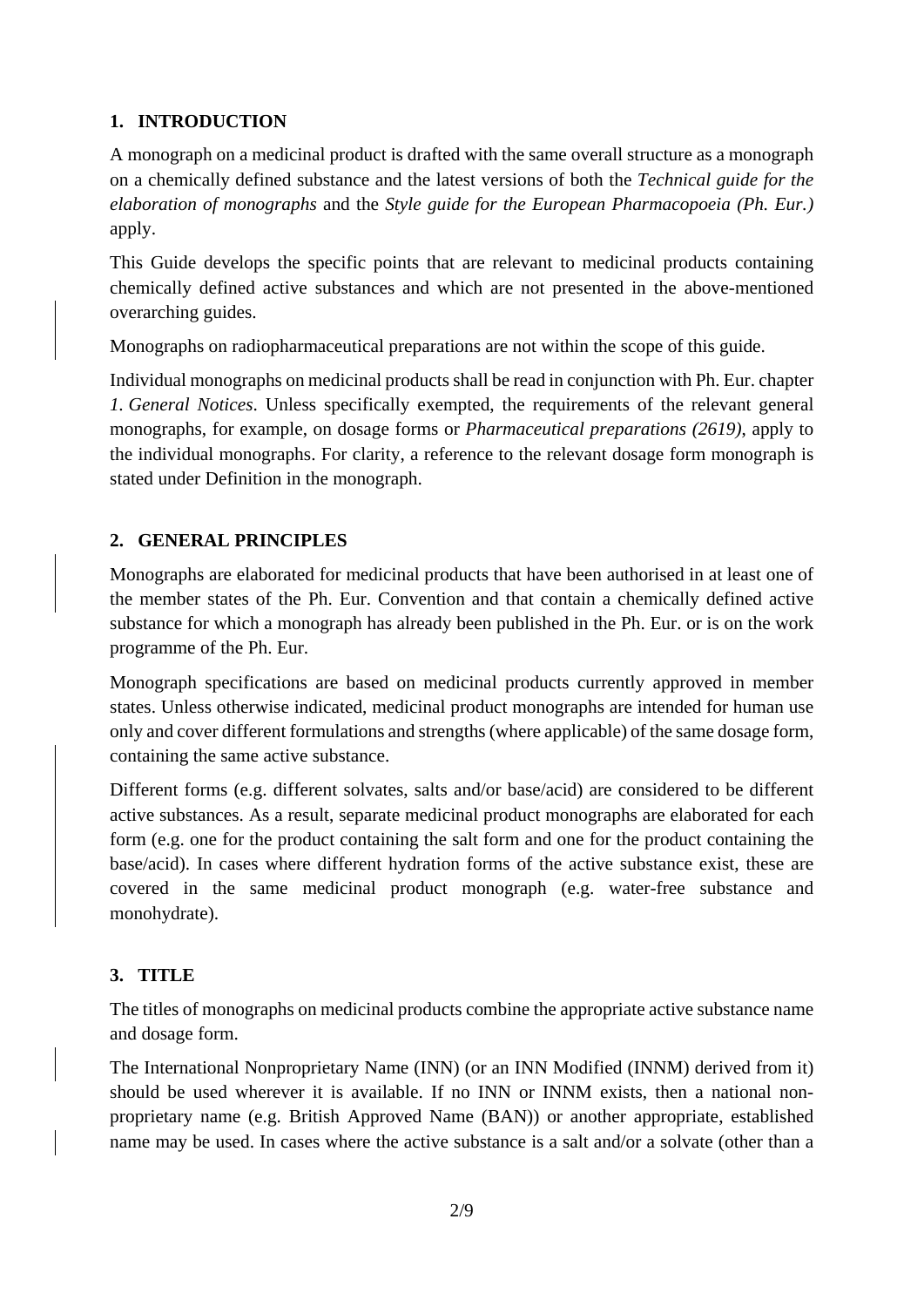hydrate), the name of the salt and/or the solvate is stated in the monograph title but the hydration form is not.

The dosage form is derived from the appropriate dosage form monograph title or subtitle. If the monograph title states 'Tablets', it covers both immediate-release coated and uncoated tablets; if the title states 'Capsules', it covers both immediate-release hard and soft capsules. Otherwise, the appropriate subtitle of the dosage form monograph is used.

The Latin title of the monograph is based on the English title.

Examples of solid preparations intended for oral administration:

*Raltegravir potassium* tablets / chewable tablets

*Deferasirox* dispersible tablets

*Active substance* capsules

Example of liquid preparations intended for oral administration:

*Deferiprone* oral solution

Examples of parenteral preparations:

*Fulvestrant* injection

*Lacosamide* infusion

*Active substance* powder for injection or infusion

*Active substance* concentrate for injection or infusion

#### **4. DEFINITION**

The Definition section specifies the dosage form(s) covered by the medicinal product monograph, the scope (i.e. for human use) and refers to the relevant active substance monograph. Since one medicinal product monograph may cover one or several hydration forms, a reference is made to each relevant active substance monograph.

Examples of solid preparations:

Tablets containing *Sitagliptin phosphate monohydrate (2778)*, for human use.

Dispersible tablets containing *Deferasirox (2933)*, for human use.

Capsules containing *Active substance (XXXX)*, for human use.

Monographs whose Definition states 'tablets' cover uncoated and/or coated tablets, unless otherwise indicated. Monographs whose Definition states "capsules" cover hard and/or soft capsules, unless otherwise indicated.

If applicable, the Definition section specifies the exact dosage form(s) and states that the preparation is sterile.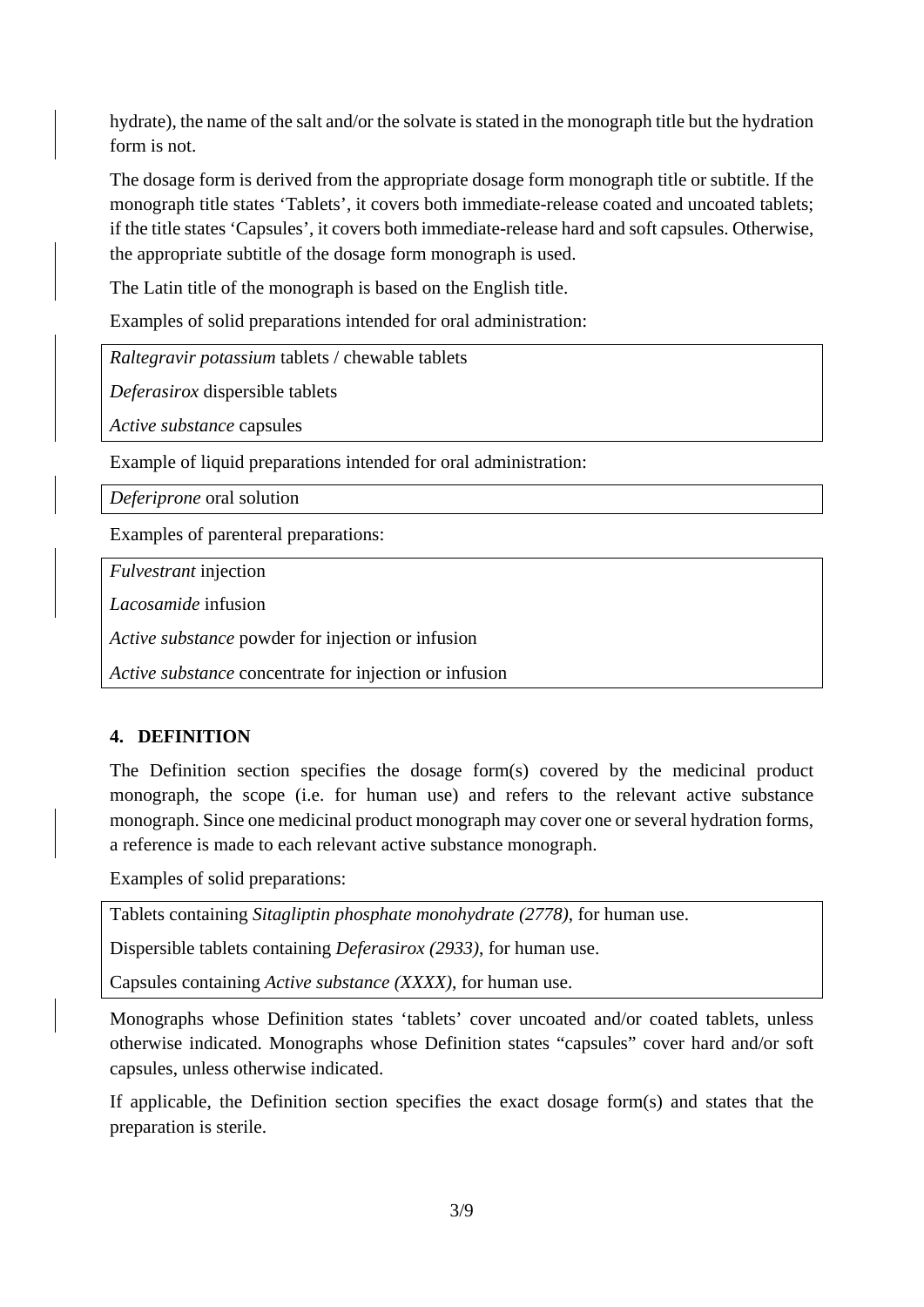Examples of parenteral preparations:

Sterile solution for infusion of *Lacosamide (2992)*, for human use*.* 

Sterile powder for solution for infusion of *Active substance (XXXX)*, for human use*.*

A cross-reference to the relevant dosage form monograph is included, for example:

*They comply with the monograph Tablets (0478) and the following additional requirements.*

#### **5. PRODUCTION**

For solvates other than hydrates, the following statement is published in the monograph:

#### **PRODUCTION**

Manufacturers are expected to evaluate whether the presence of the active substance as a solvate is critical to the quality, efficacy and/or safety of the medicinal product and, where applicable, implement a control strategy for the corresponding solvent in the medicinal product, to the satisfaction of the competent authorities.

#### **6. IDENTIFICATION**

This section describes tests to confirm the identity of the active substance in the medicinal product in question. The tests described must make it possible to discriminate the active substance from compounds of a closely related structure that are likely to be present. It is not intended to assess the purity or determine the content of the active substance. Furthermore, no tests are included to control the presence of a specific counter-ion or determine the solvent/water content.

Examples of procedures of identification are listed below and detailed in paragraph II.4 of the *Technical guide for the elaboration of monographs*:

- o Spectrophotometric analysis, such as recording of infrared spectra (IR);
- o Chromatographic examination by means of liquid chromatography (LC);
- o Ultraviolet and visible absorption spectrophotometry (UV-Vis).

Identification by a single chromatographic retention time is not regarded as being sufficiently specific. However, the use of two chromatographic procedures, where the separation is based on different principles or tests combined into a single procedure, such as LC/UV diode array, LC/MS or GC/MS, is acceptable.

For medicinal products, the preferred option to confirm the identity is to compare, with those obtained using a reference standard of the active substance (*active substance CRS)*:

o the retention time and the size of the principal peak obtained with the LC assay procedure, and

o the UV spectrum of the principal peak obtained with the LC assay procedure using a diode array detector. Whenever applicable, the UV spectrum should be recorded in the range of 210-400 nm.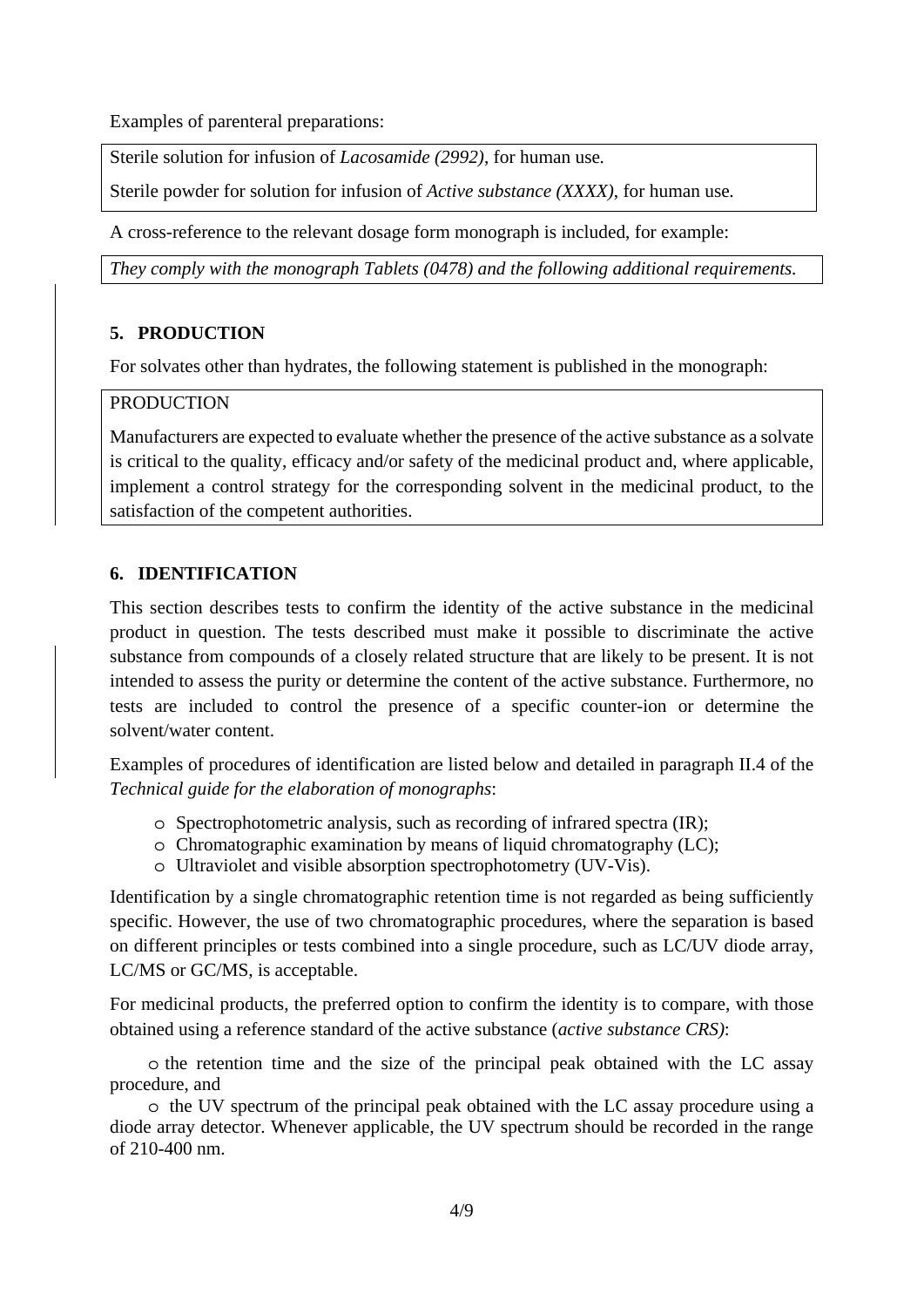However, if applicable, IR could also be used instead of the UV spectrum, either by direct measurement or following extraction; the latter procedure is more robust in view of the possible interaction of different excipients. To allow more flexibility, the two options (LC/UV diode array or  $LC + IR$ ) may both be described in monographs on medicinal products.

In particular cases, for example where there is no characteristic chromophore, a TLC procedure can be prescribed instead of the comparison of the UV spectra.

#### **7. TESTS**

#### *7.1 Related substances*

In accordance with the ICH guidelines '*Specifications: Test Procedures and Acceptance Criteria for New Drug Substances and New Drug Products: Chemical Substances*' (ICH Q6A), '*Impurities in New Drug Products*' (ICH Q3B (R2)) and the EMA *Guideline on setting specifications for related impurities in antibiotics*, medicinal product monographs limit degradation products arising during the manufacture and shelf-life of the medicinal product, including those impurities of synthesis that are also degradation products.

In addition, for medicinal products containing a chiral active substance, control of the other enantiomer is considered necessary unless racemisation has been shown to be insignificant during manufacture and storage of the medicinal product. In cases where such control is needed, a test to confirm enantiomeric purity, preferably by chiral chromatography, is included in the monograph.

The most common and preferred procedure for control of organic impurities is liquid chromatography and the policy to be followed is described in the *Technical guide for the elaboration of monographs* and in the Ph. Eur. general chapters, such as *5.10*. *Control of impurities in substances for pharmaceutical use*. Whenever possible, the same procedure is described for the active substance and the corresponding medicinal product monograph(s).

In certain circumstances, it is necessary to identify impurities of synthesis in the medicinal product, for example, when they are detected in the test for related substances at a level greater than the reporting threshold in the medicinal product. Consequently, the monograph describes how to identify any such known impurities of synthesis (e.g. using existing reference standards described in the active substance monographs or a reagent), so that they are disregarded and are not taken into account.

#### Example:

*- reporting threshold:* 0.1 per cent, disregard the peak due to impurity A.

Medicinal product monographs are not designed to control impurities of synthesis that are not degradation products. However, tests provided in the monograph could be used to control impurities of synthesis known to be detected by the monograph, if further validated for that purpose by the user.

The quantification required for specified impurities, unspecified impurities and total impurities is preferably done using a dilution of the test solution, unless there is a large difference in the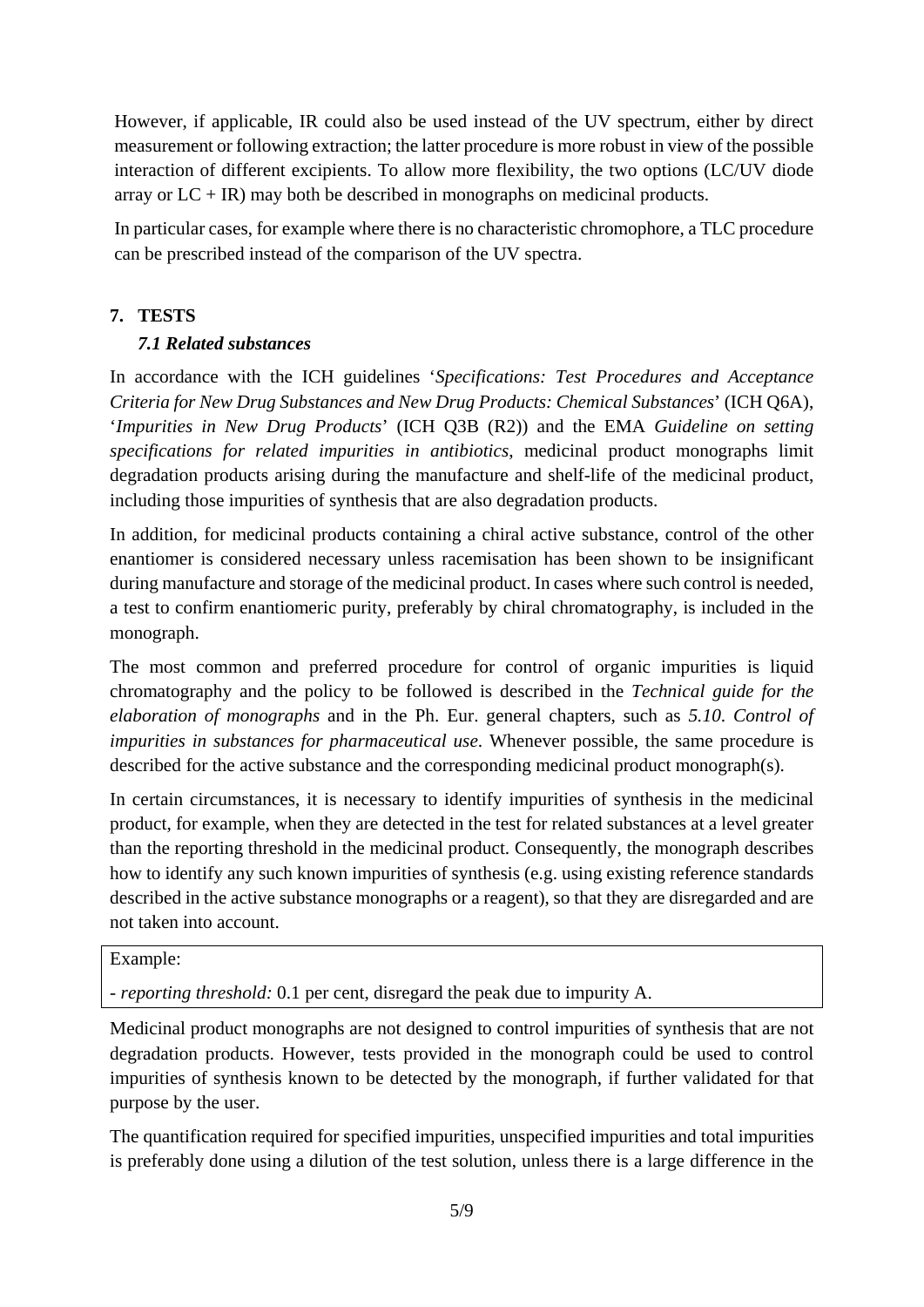detector response of an impurity (for more details see paragraph II.5.8.2.b 'Quantification' of the *Technical guide for the elaboration of monographs)*. Usually, a concentration corresponding to the limit set for the unspecified impurities is prescribed (e.g. 0.2 per cent). For the calculation of percentage contents, in contrast to the active substance monographs, the concentration of the active moiety (in the diluted solution) is usually taken into account.

#### *7.2 pH*

A test for pH is only included in monographs for liquid or semi-solid dosage forms when it is indicative of stability.

#### *7.3 Water*

A test for water is not included because the water content is specific to each product.

#### *7.4 Solvates (excluding hydrates)*

A test for the relevant solvent is not included but a Production section is included in monographs on medicinal products containing an active substance solvate (see item 5).

#### *7.5 Other tests*

Bacterial endotoxins, microbiology, sterility, uniformity of dosage units/content uniformity and residual solvent testing are already referenced and covered elsewhere in the Ph. Eur. (general chapters, general monographs, dosage form monographs, etc.).

They are only included in individual monographs if a specific procedure/sample preparation or a specific individual limit has to be described.

#### *7.6 Dissolution / disintegration*

Where appropriate, a dissolution or a disintegration test is described in medicinal product monographs. As stated in ICH Guideline Q6A and in line with the dosage form monographs, these tests are mainly applicable to solid forms such as tablets, capsules and granules but might also be appropriate for oral suspensions and dry powder products for suspension (e.g. in the case of insoluble substances).

A reference to one of the relevant general chapters is included, such as *Dissolution test for solid dosage forms (2.9.3), Dissolution test for patches (2.9.4), Dissolution test for medicated chewing gums (2.9.25), Dissolution test for lipophilic solid dosage forms (2.9.42) Disintegration of tablets and capsules (2.9.1), Disintegration test for solid rectal and vaginal dosage forms (2.9.2).* 

The details of the scope of such a test and the conditions for its use in a marketing authorisation application are included in the *General Notices*.

When describing the dissolution test, mention must be made of the following parameters:

o *Type of apparatus*: apparatus 1 and 2 described in chapter *2.9.3* are commonly used;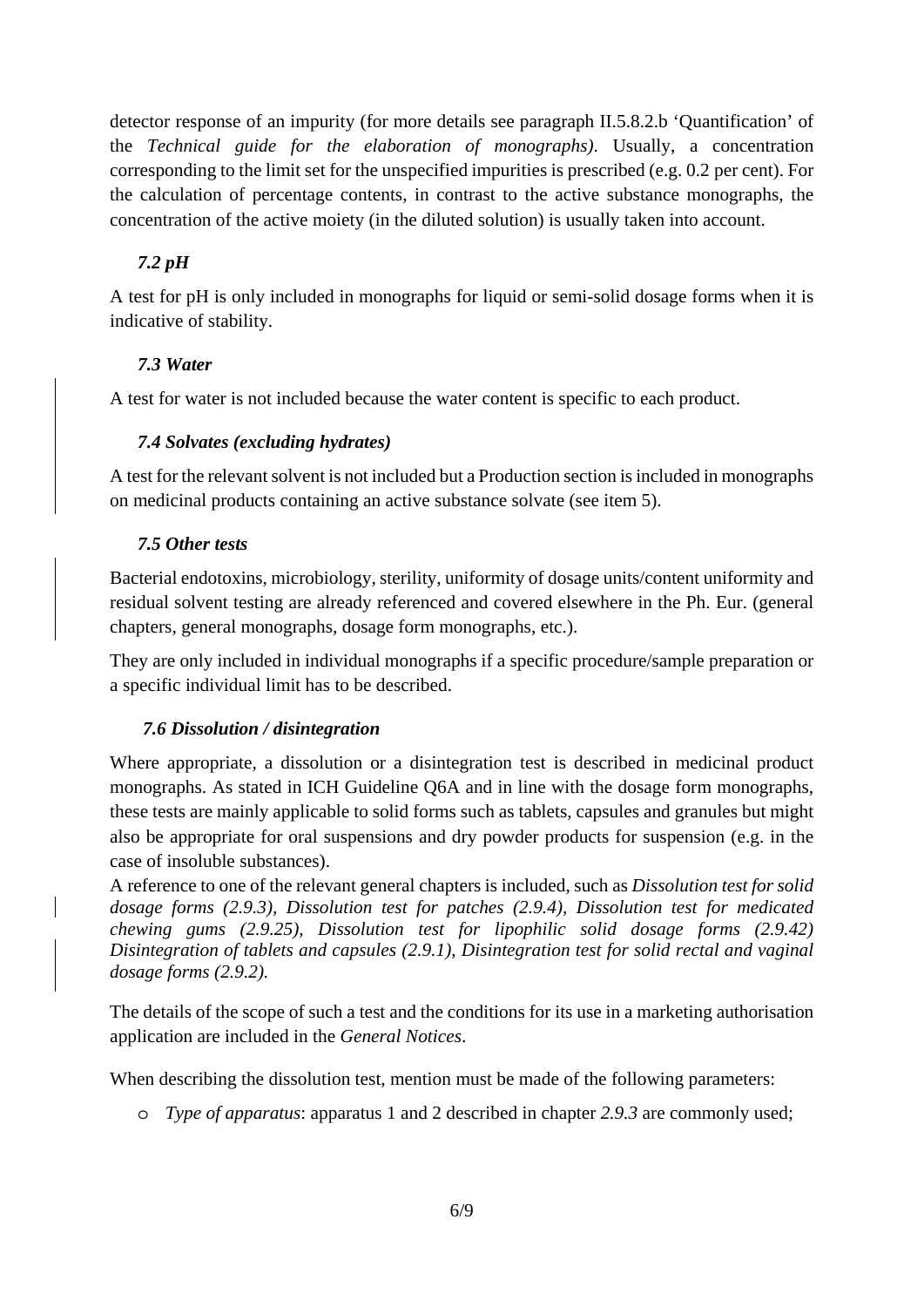o *Dissolution medium*: generally, an aqueous medium in physiological pH range is used and the volume is typically 900 to 1000 mL; the addition of surfactant should be avoided; if added, its concentration is kept as low as possible;

#### o *Rotation speed*: generally 50 r/min to 100 r/min;

o *Sinker devices:* used where necessary;

o *Time point(s)*: single-point measurements are usually considered to be suitable for immediate-release dosage forms. For modified-release dosage forms, appropriate sampling procedures are established;

o *Procedure used for quantitation*: LC and UV-Vis procedures are commonly used for the dissolution test.

When UV-Vis procedures are used, either the specific absorbance is given in the individual monograph or a reference standard with an assigned content is made available.

If the validated procedure prescribes, for example, a 1 mm cell and a 1 cm cell is used during the elaboration, consequently, a diluted solution is measured (in order to operate in the linear range of the instrument). The linearity of the procedure needs to be verified if the new concentration (diluted solution) is not covered by the linear range of the original procedure. In addition, the following information is indicated in the monograph:

*Analysis*. Ultraviolet and visible absorption spectrophotometry (*2.2.25*), using a path length of 1 mm.

…<br>……

When a different path length is used, the solutions may be diluted accordingly (e.g. for a path length of 1 cm, 10-fold dilution for 200 mg tablets).

When LC procedures are used, the individual monograph includes a repeatability criterion and, whenever necessary, a stoichiometric conversion factor is applied for calculation of the content (see under Assay).

As outlined in ICH Guideline Q6A, for rapidly dissolving medicinal products containing active substances that are highly soluble throughout the physiological range, a disintegration test may be substituted for a dissolution test.

#### **8. ASSAY**

Medicinal product monographs must include a specific, stability-indicating assay to determine the content. Whenever possible, the same procedure as that described for the related substances test is used. Results of content uniformity testing for medicinal products can also be used for quantitation of the content, if the procedure is appropriate for use as an assay.

The purpose of the assay is to determine whether the content of the active substance is within acceptable limits of the label claim and the limits are therefore stated in terms of the active moiety declared on the label. The standard limit for the content is usually 95.0 per cent to 105.0 per cent of the content stated on the label.

Preferably, at least 5 units of the medicinal product are used to prepare the test solution.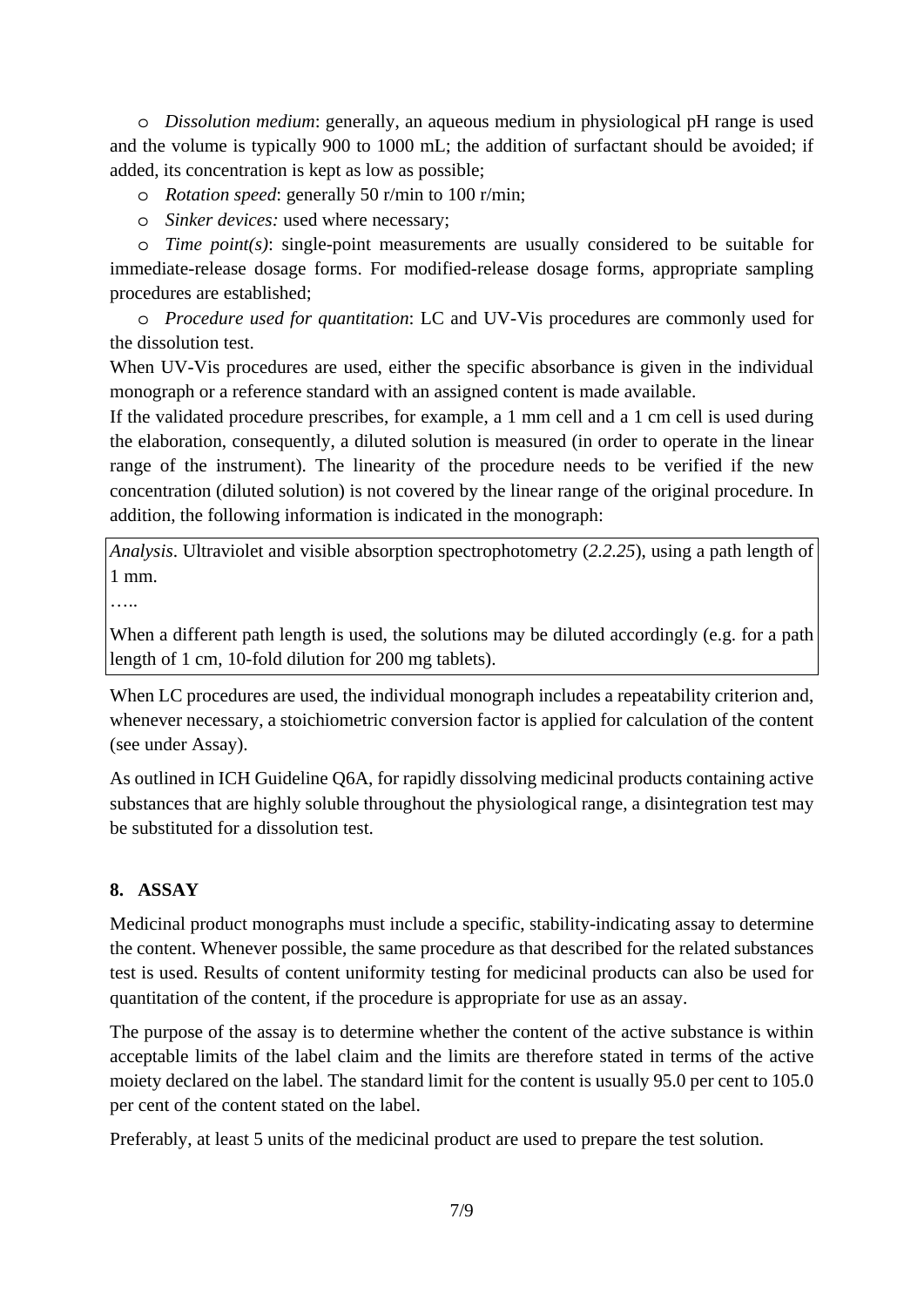The criteria for the repeatability given in chapter *2.2.46. Chromatographic Separation Techniques* do not apply to medicinal products. Therefore, an individual criterion is introduced into each medicinal product monograph:

*System suitability:* reference solution (a).

*- repeatability:* maximum relative standard deviation of X per cent determined on 6 injections.

When the reference standard of the active substance is used for the determination of the content, a stoichiometric conversion factor may be necessary for the calculation. For example, the content limits in the monograph *Sitagliptin tablets* (2927) are expressed with reference to sitagliptin, while the assigned content of *sitagliptin phosphate monohydrate CRS* is expressed as a percentage *m/m* of sitagliptin phosphate. In such cases, the following information is given:

Calculate the percentage content of sitagliptin  $(C_{16}H_{15}F_6N_5O)$  taking into account the assigned content of *sitagliptin phosphate monohydrate CRS* and applying a conversion factor of 0.806.

A non-specific assay can also be applied provided that it is justified and that other supporting analytical procedures are used to achieve overall specificity, for example, a combination of a volumetric titration and a suitable selective test for impurities.

For medicinal products containing a chiral active substance, an achiral assay may be sufficient where racemisation has been shown to be insignificant during manufacture and storage of the medicinal product. Otherwise, a chiral assay should be used, or alternatively, the combination of an achiral assay together with a validated procedure to control the presence of the other enantiomer (test for enantiomeric purity) may be used.

#### **9. STORAGE**

Information regarding storage is given in the *General Notices,* in the general monograph *Pharmaceutical preparations (2619)* and may also be stated in the relevant dosage form monograph. Additional information is usually not provided in medicinal product monographs unless otherwise recommended by the group of experts and ultimately adopted by the Ph. Eur. Commission.

#### **10. LABELLING**

Information regarding labelling is given in the *General Notices,* in the general monograph *Pharmaceutical preparations (2619)* and might also be stated in the relevant dosage form monograph. Additional information is usually not provided in medicinal product monographs unless otherwise recommended by the group of experts and authorised by the Ph. Eur. Commission.

#### **11. IMPURITIES**

This section lists all the impurities, whatever their nature (degradants or synthetic), that are known to be detected by one or other of the tests in the monograph.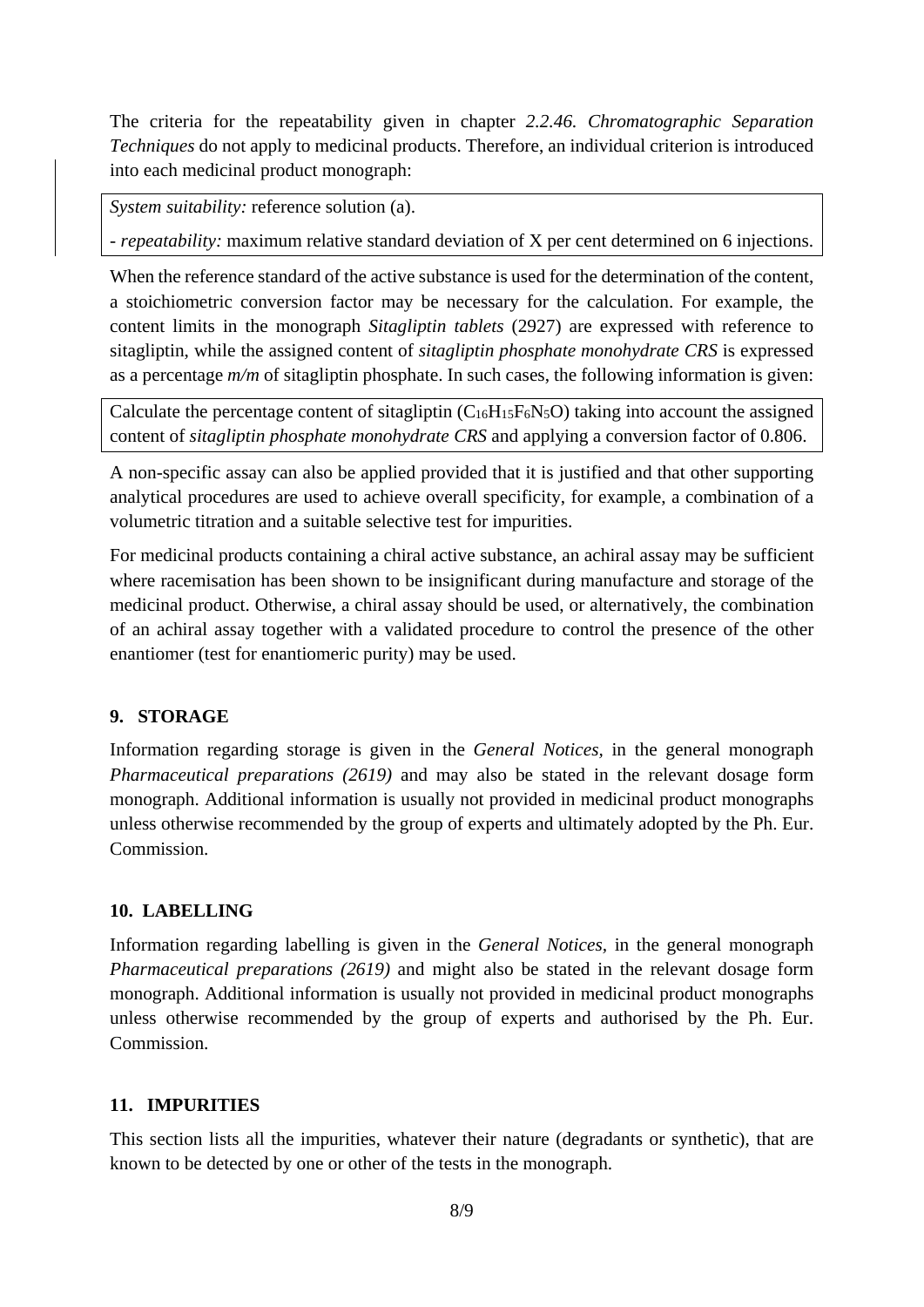This increase in the transparency of pharmacopoeial specifications is of assistance to competent authorities, manufacturers and others when considering whether the standards in the monograph are appropriate for a new source. It is emphasised that such lists are not intended to be exclusive and other, unnamed impurities may also be controlled by the procedure(s).

Impurities already listed in the monograph on the active substance, designated by a capital letter (A, B, C, D, etc.), keep their name.

Impurities specific to the medicinal product are designated by "FP-" followed by a letter of the alphabet (FP-A, FP-B, etc.); this is to avoid confusion with impurities listed in the active substance monograph.

Example:

#### IMPURITIES

Specified impurities: A.

*Other detectable impurities* (the following substances would, if present at a sufficient level, be detected by one or other of the tests in the monograph.): *B, C, D, E, F, FP-A, FP-B, FP-C*.